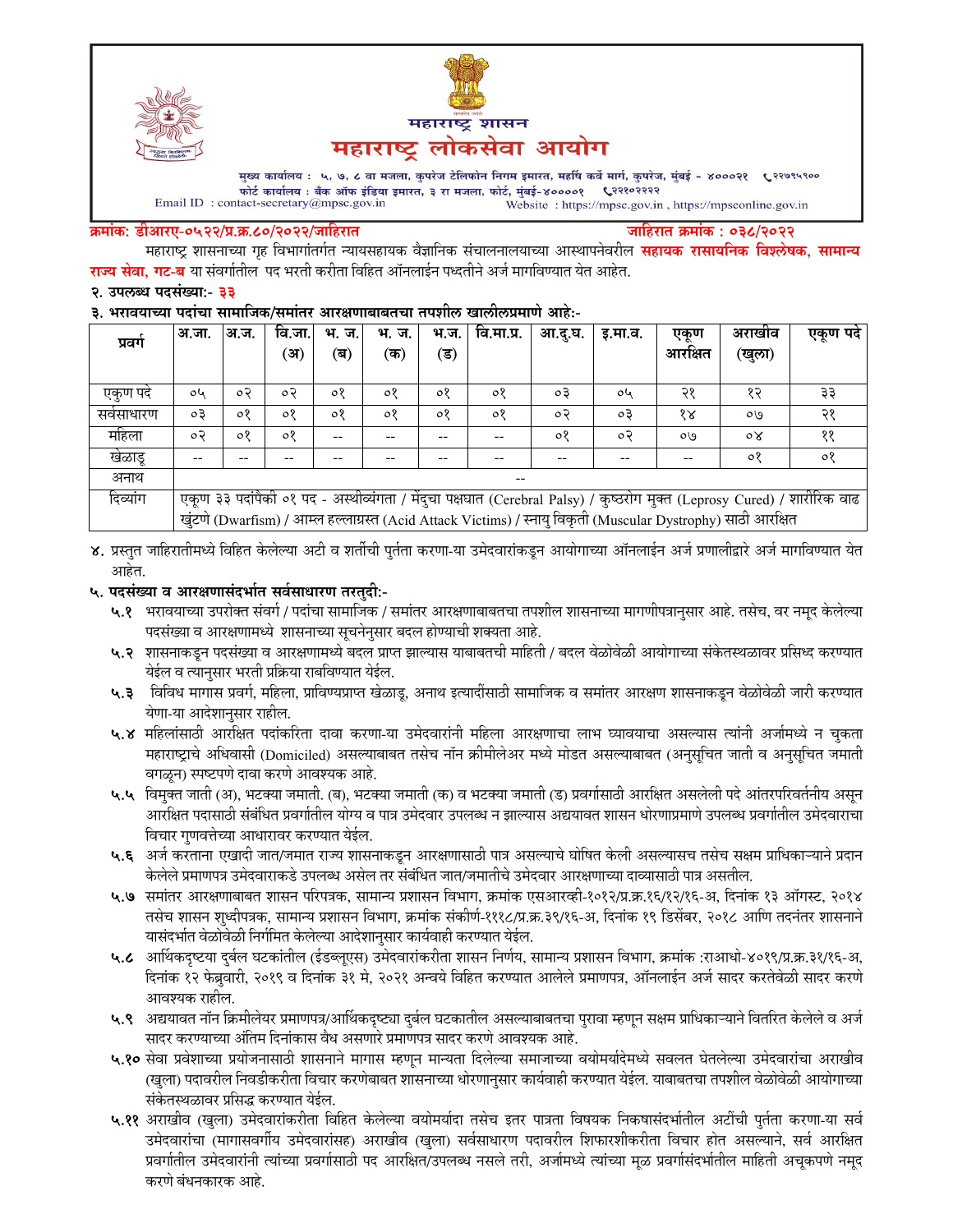- ५.१२ कोणत्याही प्रकारच्या आरक्षणाचा लाभ हा केवळ महाराष्ट्राचे सर्वसाधारण रहिवासी असणाऱ्या उमेदवारांना अनुज्ञेय आहे. सर्वसाधारण रहिवासी या संज्ञेला भारतीय लोकप्रतिनिधत्व कायदा १९५० च्या कलम २० अनुसार जो अर्थ आहे तोच अर्थ असेल.
- ५.१३ कोणत्याही प्रकारच्या आरक्षणाचा (सामाजिक अथवा समांतर) अथवा सोयी सवलतींचा दावा करणा-या उमेदवाराकडे संबंधित कायदा / नियम / आदेशानुसार विहित नमुन्यातील प्रस्तुत जाहिरातीस अनुसरुन अर्ज स्वीकारण्यासाठी विहित केलेल्या दिनांकापूर्वीचे वैध प्रमाणपत्र उपलब्ध असणे अनिवार्य आहे.
- ५.१४ सामाजिक व समांतर आरक्षणासंदर्भात विविध न्यायालयामध्ये दाखल न्यायप्रविष्ट प्रकरणी अंतिम निर्णयाच्या अधीन राहून पदभरतीची कार्यवाही करण्यात येईल.

### ५.१५ खेळाडू आरक्षण :-

- ५.१५.१ शासन निर्णय, शालेय शिक्षण व क्रीडा विभाग, क्रमांक: राक्रीधो-२००२/प्र.क.६८/क्रीयुसे-२, दिनांक १ जुलै, २०१६, तसेच शासन शुध्दीपत्रक, शालेय शिक्षण व क्रीडा विभाग, क्रमांक:राक्रीधो-२००२/प्र.क्र.६८/क्रीयुसे-२, दिनांक १८ ऑगस्ट, २०१६, शुध्दीपत्रक क्रमांक:राक्रीधो-२००२/प्र.क्र.६८/क्रीयुसे-२, दिनांक ११ मार्च, २०१९ व शासन शुद्धिपत्रक, शालेय शिक्षण व क्रीडा विभाग, क्रमांक : राक्रीधो-२००२/प्र.क्र.६८/क्रीयुसे-२, दिनांक २४ ऑक्टोबर, २०१९ आणि तदनंतर शासनाने यासंदर्भात वेळोवेळी निर्गमित केलेल्या आदेशानुसार प्राविण्य प्राप्त खेळाडू आरक्षणासंदर्भात तसेच वयोमर्यादेतील सवलतीसंदर्भात कार्यवाही करण्यात येईल.
- ५.१५.२ प्राविण्य प्राप्त खेळाडू व्यक्तींसाठी असलेल्या आरक्षणाचा दावा करणा-या उमेदवारांच्या बाबतीत क्रीडा विषयक विहित अर्हता धारण करीत असल्याबाबत सक्षम प्राधिका-याने प्रमाणित केलेले पात्र खेळाचे प्राविण्य प्रमाणपत्र पूर्व परीक्षेस अर्ज सादर करण्याच्या अंतिम दिनांकाचे किंवा तत्पूर्वीचे असणे बंधनकारक आहे.
- ५.१५.३ खेळाचे प्राविण्य प्रमाणपत्र योग्य दर्जाचे असल्याबाबत तसेच तो खेळाडू उमेदवार खेळाडूसाठी आरक्षित पदावरील निवडीकरीता पात्र ठरतो, याविषयीच्या पडताळणीकरीता त्यांचे प्राविण्य प्रमाणपत्र संबंधित विभागीय उपसंचालक कार्यालयाकडे पूर्व परीक्षेस अर्ज सादर करण्याच्या दिनांकापूर्वीच सादर केलेले असणे बंधनकारक आहे. अन्यथा प्राविण्य प्राप्त खेळाडूसाठी आरक्षणाकरीता पात्र समजण्यात येणार नाही.
- ५.१५.४ कागदपत्रे पडताळणी/मुलाखतीच्यावेळी खेळाडू उमेदवारांनी विहित अर्हता धारण करीत असल्याबाबत सक्षम प्राधिका-याने प्रमाणित केलेले प्राविण्य प्रमाणपत्र तसेच त्यांचे प्राविण्य प्रमाणपत्र योग्य असल्याबाबत तसेच खेळाडू कोणत्या संवर्गातील खेळाडूसाठी आरक्षित पदावरील निवडीकरीता पात्र ठरतो, याविषयीचा सक्षम प्राधिका-याने प्रदान केलेले प्राविण्य प्रमाणपत्र पडताळणीबाबतचा अहवाल सादर केला तरच उमेदवारांचा संबंधित संवर्गातील खेळाडूसाठी आरक्षित पदावर शिफारशी/नियुक्तीकरीता विचार करण्यात येईल.
- ५.१५.५ एकापेक्षा जास्त खेळांची प्राविण्य प्रमाणपत्रे असणा-या खेळाडू उमेदवाराने एकाच वेळेस सर्व खेळांची प्राविण्य प्रमाणपत्रे प्रमाणित करण्याकरीता संबंधित उपसंचालक कार्यालयाकडे सादर करणे बंधनकारक आहे.

#### ५.१६ दिव्यांग आरक्षण:-

- ५.**१६.१** दिव्यांग व्यक्ती हक्क अधिनियम २०१६ च्या आधारे शासन निर्णय सामान्य प्रशासन विभाग, क्रमांक दिव्यांग २०१८/प्र.क्र.११४/१६ अ, दिनांक २९ मे, २०१९ तसेच यासंदर्भात शासनाकडून वेळोवेळी जारी करण्यात आलेल्या आदेशानुसार दिव्यांग व्यक्तींच्या आरक्षणासंदर्भात कार्यवाही करण्यात येईल.
- ५.१६.२ शासन निर्णय, गृह विभाग क्रमांक: एफएसएल०४२१/प्र.क्र.४१(१)/पोल-४, दिनांक २४ सप्टेंबर, २०२१ अन्वये खालील दिव्यांग प्रवर्गातील व्यक्ती / उमेदवार सदर पदाकरीता अर्ज करण्यास पात्र आहेत:-

(1) Deaf, Hard Hearing, (2) One Arm, One Leg, One Arm One Leg, Cerebral Palsy, Leprosy Cured, Dwarfism, Acid Attack Victim, (3) Special Learning Disability, Mental Illness (4) Multiple Disabilities involving (1) to (3)

- ५.१६.३ दिव्यांग व्यक्तींसाठी असलेली पदे भरावयाच्या एकूण पदसंख्येपैकी असतील.
- ५.**१६.४** दिव्यांग व्यक्तींची संबंधित संवर्ग/पदाकरीता पात्रता शासनाकडून वेळोवेळी निर्गमित केलेल्या आदेशानुसार राहील.
- ५.१६.५ दिव्यांग व्यक्तींसाठी आरक्षित पदांवर शिफारस करताना उमेदवार कोणत्या सामाजिक प्रवर्गातील आहे, याचा विचार न करता दिव्यांग गुणवत्ता क्रमांकानुसार त्यांची शिफारस करण्यात येईल.
- ५.१६.६ संबंधित दिव्यांगत्वाच्या प्रकारचे किमान ४०% दिव्यांगत्वाचे प्रमाणपत्र धारक उमेदवार / व्यक्ती आरक्षण तसेच नियमानुसार अनुज्ञेय सोयी / सवलतीसाठी पात्र असतील.
- ५.१६.७ लक्षणीय दिव्यांगत्व असलेले उमेदवार / व्यक्ती खालील सवलतींच्या दाव्यास पात्र असतील:-

(१) दिव्यांगत्वाचे प्रमाण किमान ४०% अथवा त्यापेक्षा जास्त असल्यास तसेच पद लक्षणीय दिव्यांग व्यक्तींसाठी आरक्षित असल्यास नियमानुसार अनुज्ञेय आरक्षण व इतर सोयी सवलती.

(२) दिव्यांगत्याचे प्रमाण किमान ४०% अथवा त्यापेक्षा जास्त असल्यास तसेच पद संबंधित दिव्यांग प्रकारासाठी सुनिश्चित केले असल्यास नियमानुसार अनुज्ञेय सायी सवलती

- ५.१६.८ लक्षणीय दिव्यांग व्यक्तींसाठी असलेल्या वयोमर्यादेचा अथवा इतर कोणत्याही प्रकारचा फायदा घेऊ इच्छिणा-या उमेदवारांनी शासन निर्णय, सार्वजनिक आरोग्य विभाग, क्रमांक अप्रकि-२०१८/प्र.क्र.४६/आरोग्य-६, दिनांक १४ सप्टेंबर, २०१८ मधील आदेशानुसार केंद्र शासनाच्या www.swavlambancard.gov.in अथवा SADM या संगणकीय प्रणालीदवारे वितरित करण्यात आलेले नवीन नमुन्यातील दिव्यांगत्वाचे प्रमाणपत्र सादर करणे अनिवार्य आहे.
- ५.१६.९ लक्षणीय दिव्यांगत्व असणा-या उमेदवारांना अर्जामध्ये नमूद केलेला दिव्यांगत्वाचा प्रकार / उप प्रकार बदलणे अनुज्ञेय नाही.

#### ५.१७ अनाथ आरक्षण :-

- ५.१७.१ अनाथ व्यक्तींचे आरक्षण शासन निर्णय, महिला व बालविकास विभाग, क्रमांक: अनाथ-२०१८/प्र.क्र.१८२/का-०३, दिनांक २३ ऑगस्ट, २०२१ तसेच यासंदर्भात शासनाकडून वेळोवेळी जारी करण्यात येणा-या आदेशानुसार राहील.
- ५.१७.२ अनाथांसाठी आरक्षित पदावर गुणवत्तेनुसार निवड झालेल्या उमेदवारांचा समावेश उमेदवार ज्या सामाजिक प्रवर्गाचा आहे; त्या प्रवर्गातून करण्यात येईल.
- ५.१७.३ प्रस्तुत पदासाठी अर्जाद्वारे अनाथ आरक्षणाचा दावा केलेल्या उमेदवारांनी दिनांक २३ ऑगस्ट, २०२१ रोजीच्या शासन निर्णयाद्वारे विहित करण्यात आलेल्या कार्यपद्धतीनुसार सुधारित नमुन्यातील अनाथ प्रमाणपत्र व महाराष्ट्र राज्याचे अधिवास प्रमाणपत्र आयोगाकडून निश्चित करण्यात येणाऱ्या विहित कालावधीत सादर करणे आवश्यक राहील. अन्यथा अनाथ आरक्षणाचा दावा विचारात घेतला जाणार नाही.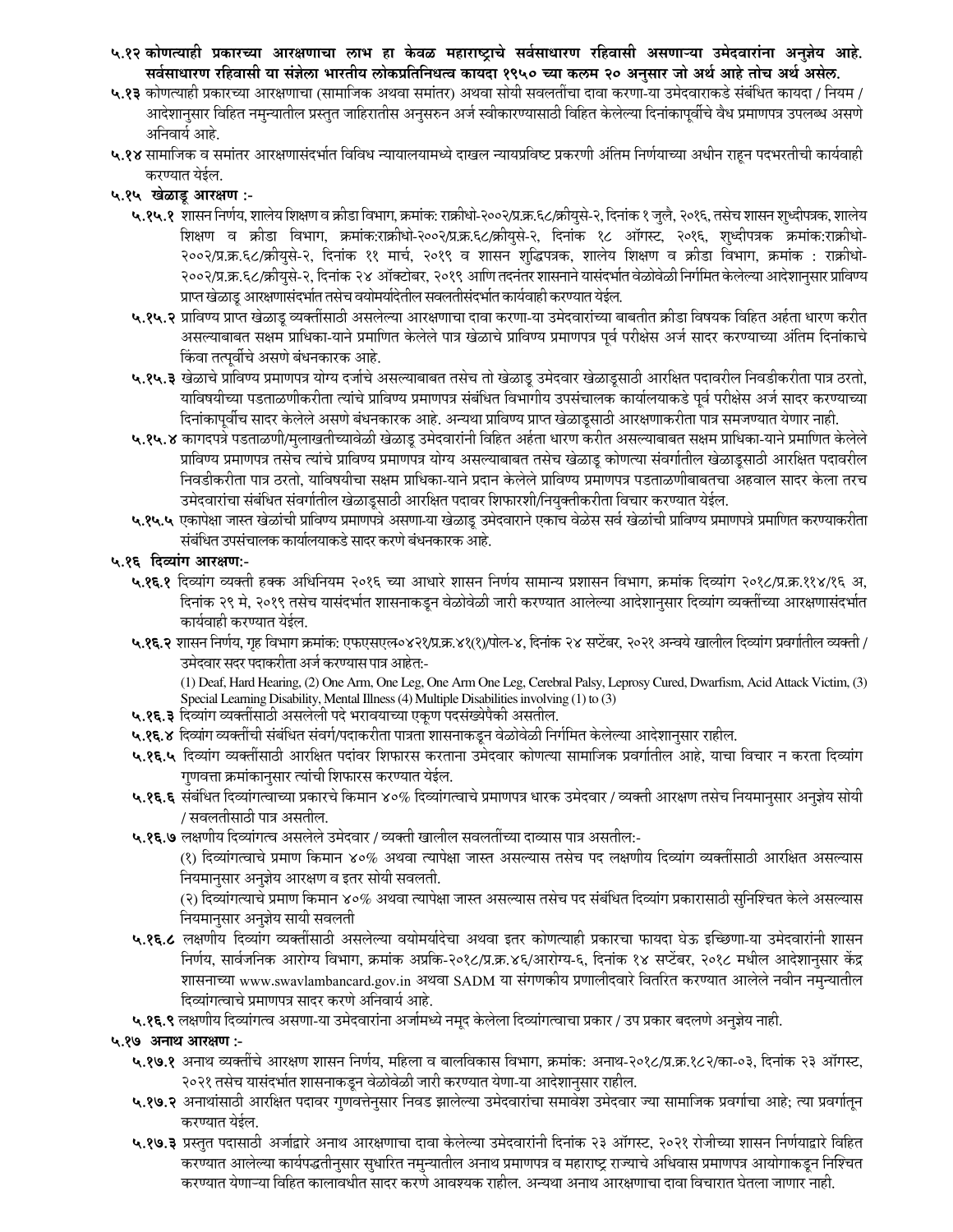# ६. वेतनश्रेणी :-

स्तर एस-१५ रुपये ४१,८००/- ते रुपये १,३२,३००/- अधिक नियमानुसार अनुज्ञेय भत्ते.

### ७. पात्रता :-

### ७.१ भारतीय नागरिकत्व

७.२ वयोमर्यादा :-

| वयामयादा         | किमान        | कमाल वय              |         |        |                          |                                      |               |    |  |
|------------------|--------------|----------------------|---------|--------|--------------------------|--------------------------------------|---------------|----|--|
| गणण्याचा         | अमागास /     | अराखीव<br>मागासवगाय/ |         |        | प्राविण्य प्राप्त खेळाडू | माजी सैनिक, आणिबाणी व                | दिव्याग       |    |  |
| दिनांक           | मागासवर्गीय/ | (खुला)               | आ.द.घ./ |        |                          | अल्पसेवा राजदिष्ट अधिकारी            | उमेदवार       |    |  |
|                  | आ. दू. घ.    |                      | अनाथ    | अराखीव | मागासवगीय/               | अराखीव                               | मागासवगीय/    |    |  |
|                  |              |                      |         | (खुला) | आ.दु.घ./ अनाथ            | (खुला)                               | आ.दु.घ./ अनाथ |    |  |
| १ ऑगस्ट.<br>२०२२ | १८           | ३८                   | ४३      | ४३     | ४३                       | सैनिकी सेवेचा कालावधी अधिक<br>३ वर्ष |               | ४५ |  |

७.२.१ महाराष्ट्र शासनाच्या सेवेतील कर्मचा-यांना उच्च वयोमर्यादा लागू नाही.

- ७.२.२ मागासवर्गीय उमेदवार, दिव्यांग आणि खेळाडू यांना असलेली वयोमर्यादेतील शिथिलतेची सवलत यापैकी कोणतेही अधिकत्तम असलेली एकच सवलत देय राहील.
- ७.२.३ असामान्य शैक्षणिक अर्हता आणि / किंवा अनुभव धारण करणाऱ्या उमेदवारांच्या बाबतीत उच्च वयोमर्यादा शिथिलक्षम राहील. परंतु, आयोगाच्या कार्यनियमावलीतील तरतुदीनुसार जेव्हा मुलाखतीसाठी पुरेसे उमेदवार प्राप्त होत नसतील, तेव्हाच सदर तरतुद विचारात घेतला जाईल.
- ७.२.४ अशा प्रत्येक प्रकरणी उपलब्ध उमेदवारांच्या उच्चतम शैक्षणिक अर्हतेच्या दोन स्तर उच्च शैक्षणिक अर्हताप्राप्त उमेदवारच वयोमर्यादेत सवलतीकरीता विचारात घेतले जातील.
- ७.२.५ अनुभवाच्या संदर्भात ज्या पदावरील किमान अनुभव मागितला असेल त्यापेक्षा वरिष्ठ पदावरील अनुभव वयोमर्यादा शिथिल करण्याकरीता विचारात घेतला जाईल.
- ७.२.६ शासन निर्णय, सामान्य प्रशासन विभाग, क्रमांक एसआरव्ही-२०२१/प्र.क्र.६१/कार्या-१२, दिनांक १७ डिसेंबर, २०२१ अनुसार दिनांक १ मार्च, २०२० ते दिनांक १७ डिसेंबर, २०२१ या कालावधीत वयाधिक ठरणारे उमेदवार अर्ज करण्यास पात्र असतील.

# ८. शैक्षणिक अर्हता आणि अनुभव:-

८.१ शैक्षणिक अर्हता:- (१) Possess a post graduate degree at least in second class in any branch of Chemistry or Bio-Chemistry of a

- recognized University or an equivalent qualification; (२) शासन निर्णय, गृह विभाग, क्रमांक एफएसएल-०४१७/प्र.क्र.१०३/पोल-४, दिनांक २८ एप्रिल, २०१७ अन्वये विहित Post Graduate Degree in at least the Second Class in any branch of Forensic Science of a recognized University ही अर्हता समकक्ष अर्हता म्हणून ग्राह्य समजण्यात येईल.
- (३) शासन निर्णय, उच्च व तंत्र शिक्षण विभाग, क्रमांक: संकिर्ण-२०१३/(४५/१३)/भाग-१/तां.शि.-२, दिनांक १८ ऑक्टोबर, २०१६ अन्वये विहित शैक्षणिक अर्हता समकक्ष अर्हता म्हणून ग्राह्य समजण्यात येतील.

# ८.२ प्राधान्यशील अर्हता:- Provided that, preference may be given to candidates having training and experience in analytical methods.

- ८.३ शैक्षणिक अर्हता व अनुभवाचा कालावधी गणना करण्याचा दिनांक:-
	- ८.३.१ प्रस्तुत जाहिरातीस अनुसरुन अर्ज सादर करण्यासाठी विहित केलेल्या अंतिम दिनांकास संबंधित शैक्षणिक अर्हता धारण करणे आवश्यक आहे.
	- ८.३.२ उपरोक्त ८.२ मध्ये नमूद केल्यानुसार प्राधान्यशील अर्हतेसंदर्भात अनुभवाच्या कालावधीची गणना प्रस्तुत जाहिरातीस अनुसरुन अर्ज सादर करण्याकरीता विहित केलेल्या अंतिम दिनांकास करण्यात येईल.

# **९. कर्तव्ये व जबाबदा-या:**- प्रस्तुत पदाच्या कर्तव्ये व जबाबदा-या याबाबतचा तपशील आयोगाच्या <u>https://mpsc.gov.in</u> या संकेतस्थळावर उपलब्ध आहे. १०. निवडप्रकिया:-

- १०.१ प्रस्तुत जाहिरातीमध्ये नमूद केलेली शैक्षणिक अर्हता, अनुभव इत्यादी अर्हता किमान असून, किमान अर्हता धारण केली म्हणून उमेदवार मुलाखतीस बोलाविण्याकरिता पात्र असणार नाही.
- १०.२ जाहिरातीस अनुसरून प्राप्त अर्जाची संख्या आयोगाच्या कार्यनियमावलीतील तरतुदीनुसार वाजवी प्रमाणापेक्षा जास्त असेल आणि अर्ज सादर केलेल्या सर्व पात्र उमेदवारांच्या मुलाखती घेणे सोयीस्कर नसल्यास मुलाखतीसाठी उमेदवारांची संख्या मर्यादित करण्याच्या दृष्टीने जाहिरातीमध्ये नमूद शैक्षणिक अर्हता आणि/अथवा अनुभव यापेक्षा अधिक शैक्षणिक अर्हता/अनुभव किंवा अन्य योग्य निकष यांच्या आधारे अथवा चाळणी परीक्षेद्वारे मुलाखतीस पात्र उमेदवारांची संख्या मर्यादित करण्यात येईल.
- १०.३ चाळणी परीक्षा घेण्याचे निश्चित झाल्यास, अर्हता आणि / अथवा अनुभव शिथिल केला जाणार नाही.
- १०.४ चाळणी परिक्षेचा अभ्यासक्रम, परीक्षेचे माध्यम व इतर बाबी (लागू असल्यास) आयोगाच्या संकेतस्थळावर प्रसिध्द करण्यात येतील.
- १०.५ चाळणी परीक्षा घेतल्यास चाळणी परीक्षेचे गुण व मुलाखतीचे गुण एकत्रितरित्या विचारात घेऊन तर चाळणी परीक्षा न झाल्यास केवळ मुलाखतीच्या गुणांच्या आधारे उमेदवाराची शिफारस करण्यात येईल.
- १०.६ मुलाखतीमध्ये किमान ४१% व त्यापेक्षा जास्त गुण मिळविणाऱ्या उमेदवारांचाच शिफारशीसाठी विचार केला जाईल.
- १०.७ सेवा भरतीची संपूर्ण निवड प्रक्रिया सहायक रासायनिक विश्लेषक (सेवाप्रवेश नियम) १९७५ अथवा तद्नंतर शासनाकडून वेळोवेळी करण्यात येणा-या सुधारणा तसेच आयोगाकडून वेळोवेळी सुधारण्यात येणा-या कार्यानयमावलीतील तरतुदीनुसार राबविण्यात येईल.

# ११. अर्ज करण्याची पध्दत :-

११.१ अर्ज सादर करण्याचे टप्पे :-

११.१.१ आयोगाच्या ऑनलाईन अर्ज प्रणालीवर यापुर्वी विहित पध्दतीने नोंदणी केली नसल्यास नोंदणी करुन खाते (Profile) तयार करणे.

११.१.२ खाते तयार केलेले असल्यास व ते अदययावत करण्याची आवश्यकता असल्यास अद्ययावत करणे.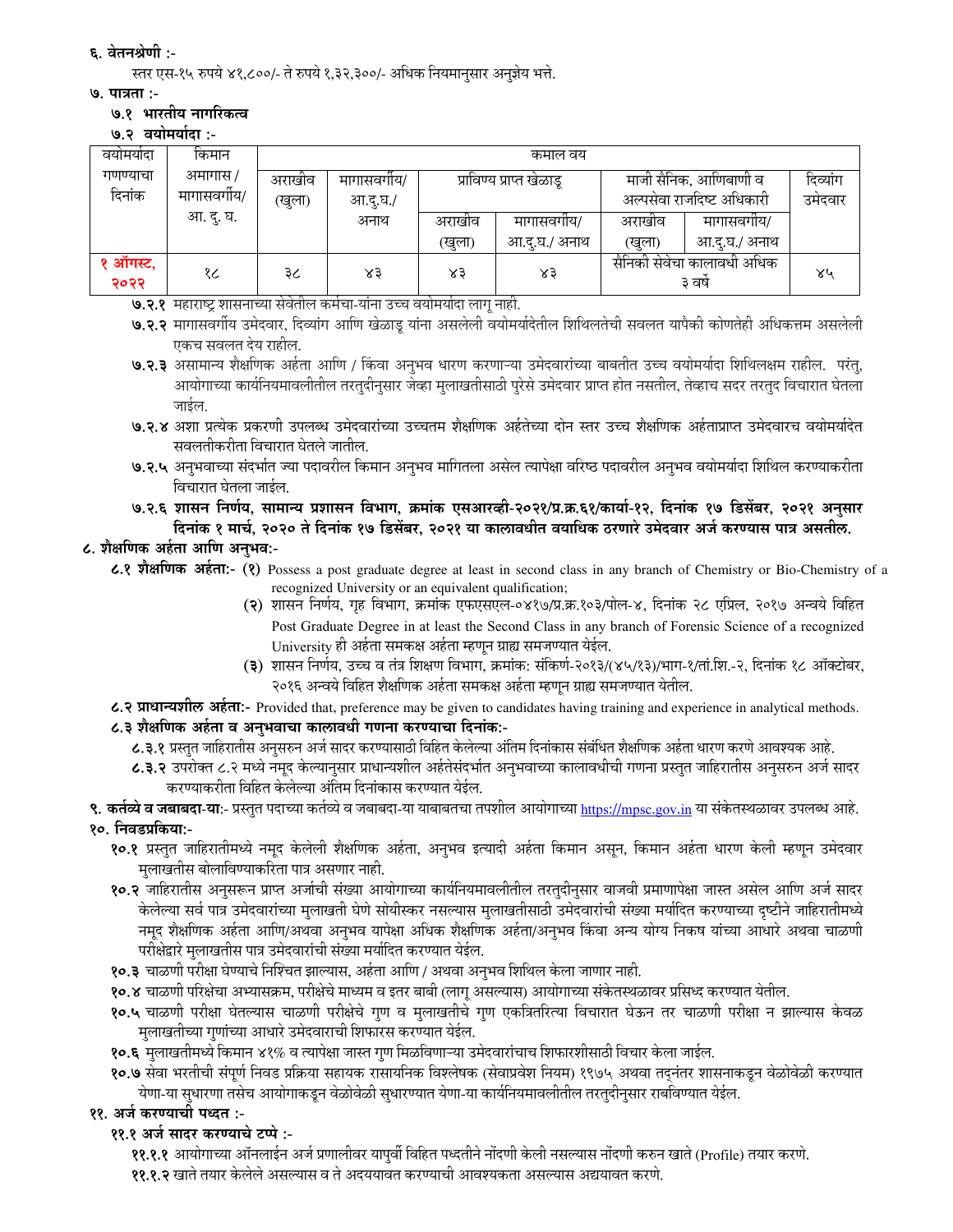११.१.३ विहित कालावधीत तसेच विहित पध्दतीने आवश्यक कागदपत्रे अपलोड करून अर्ज सादर करणे.

#### ११.१.४ परीक्षा शुल्काचा भरणा विहित पध्दतीने करणे. ११.२ विहित प्रमाणपत्र/कागदपत्रे अपलोड करणे.

**११.२.१** प्रोफाईलद्वारे केलेल्या विविध दाव्यांच्या अनुषंगाने उमेदवाराची पात्रता अजमावल्यानंतर (Check eligibility) उमेदवार जाहिरातीनुसार पात्र ठरत असल्यास अर्ज सादर करताना खालील कागदपत्रे/प्रमाणपत्रे (लागू असलेली) अपलोड करावी लागतील:-

| अ. क्र.                     | प्रमाणपत्र/कागदपत्र                                                                               | फाईल       | किमान फाईल | कमाल फाईल |
|-----------------------------|---------------------------------------------------------------------------------------------------|------------|------------|-----------|
|                             |                                                                                                   | फॉर्मेट    | साईज (KB)  | साईज (KB) |
| १                           | अर्जातील नावाचा पुरावा (एस.एस.सी. अथवा तत्सम शैक्षणिक अर्हता)                                     | <b>PDF</b> | 40         | 400       |
| २                           | वयाचा पुरावा                                                                                      | PDF        | 40         | 400       |
| ३                           | शैक्षणिक अर्हता इत्यादीचा पुरावा                                                                  | PDF        | 40         | 400       |
| Χ                           | सामाजिकदृष्टया मागासवर्गीय असल्याबाबतचा पुरावा                                                    | PDF        | 40         | 400       |
| $\mathcal{L}_{\mathcal{A}}$ | आर्थिकदृष्टया दुर्बल घटकातील असल्याबाबतचा पुरावा                                                  | <b>PDF</b> | 40         | 400       |
| ٤                           | अद्ययावत नॉन-क्रिमीलेयर प्रमाणपत्र                                                                | PDF        | ५०         | 400       |
| ٯا                          | पात्र दिव्यांग व्यक्ती असल्याचा पुरावा                                                            | <b>PDF</b> | 40         | 400       |
| $\epsilon$                  | पात्र माजी सैनिक असल्याचा पुरावा                                                                  | PDF        | ५०         | 400       |
| ९                           | अनाथ आरक्षणाकरीता पात्र असल्याचा पुरावा                                                           | PDF        | 40         | 400       |
| १०                          | खेळाडू आरक्षणाकरीता पात्र असल्याचा पुरावा                                                         | PDF        | 40         | 400       |
| ११                          | अराखीव माहिला, खेळाडू, दिव्यांग, माजी सैनिक आरक्षणाचा दावा असल्यास अधिवास<br>प्रमाणपत्र           | <b>PDF</b> | 40         | ५००       |
| १२                          | एस.एस.सी. नावात बदल झाल्याचा पुरावा                                                               | PDF        | ५०         | 400       |
| १३                          | मराठी भाषेचे ज्ञान असल्याचा पुरावा                                                                | PDF        | 40         | 400       |
| १४                          | लहान कुटुंबाचे प्रतिज्ञापन                                                                        | <b>PDF</b> | ५०         | 400       |
| १५                          | अनुभवाचा पुरावा                                                                                   | PDF        | 40         | 400       |
| १६                          | राज्य शासकीय कर्मचारी यांच्याकरीता वयोमर्यादेतील सवलतीचा दावा असल्यास सादर<br>करावयाचे प्रमाणपत्र | <b>PDF</b> | ५०         | 400       |

११.२.२ उपरोक्त प्रमाणपत्र/कागदपत्रे आयोगाच्या संकेतस्थळावरील 'उमेदवारांना सर्वसाधारण सूचना' प्रकरण क्रमांक चार मध्ये नमूद केल्याप्रमाणे असणे अनिवार्य आहे.

- ११.२.३ संबंधित जाहिरातीस अनुसरुन विहित निकष/पात्रता तसेच प्रोफाईलमधील दाव्यांच्या अनुषंगाने प्रमाणपत्रे/कागदपत्रे अपलोड करावी लागतील. प्रोफाईलमधील विविध दाव्यांच्या अनुषंगाने अपलोड करावयाची संबधित कागदपत्रे प्रणालीद्वारे अर्ज सादर करताना प्रदर्शित होतील.
- ११.२.४ पात्रतेसंदर्भातील विविध दाव्यांच्या अनुषंगाने प्रमाणपत्रे/कागदपत्रे अपलोड केल्याशिवाय अर्ज सादर करता येणार नाही.

# ११.३ सर्वसाधारण :-

- (**एक**) अर्ज आयोगाच्या ऑनलाईन अर्ज प्रणालीद्वारे फक्त ऑनलाईन पद्धतीने स्वीकारण्यात येतील.
- (**दोन**) अर्ज सादर करण्याकरीता संकेतस्थळ :- <u>https://mpsconline.gov.in</u>
- (तीन) ऑनलाईन पद्धतीने अर्ज सादर करण्याच्या सविस्तर सूचना आयोगाच्या https://mpsconline.gov.in तसेच https://mpsc.gov.in या संकेतस्थळावर उपलब्ध आहेत.
- (चार) आयोगास अर्ज सादर केल्यानंतर विहित मुदतीत परीक्षा शुल्क भरल्याशिवाय अर्ज विचारात घेतला जाणार नाही.

११.४ अर्ज सादर करण्याचा कालावधीः-

# दिनांक १८ एप्रिल, २०२२ रोजी १४.०० वाजल्यापासून दिनांक ०९ मे, २०२२ रोजी २३.५९ वाजेपर्यंत.

# ११.५ शुल्क (रुपये) :-

- (एक) अराखीव (खुला) रुपये ३९४/-
- (दोन) मागासवर्गीय / आर्थिक दुर्बल घटक / अनाथ रुपये २९४/-
- (**तीन)** उपरोक्त परीक्षा शुल्काव्यतिरिक्त बँक चार्जेस तसेच त्यावरील देय कर अतिरिक्त असतील.
- (चार) परीक्षा शुल्क ना-परतावा (Non-refundable) आहे.
- ११.६ परीक्षा शुल्काचा भरणा करण्याकरीता खाली नमूद केलेल्या पद्धतींचा अवलंब करावा:-
	- **(एक)** शुल्क भरण्याकरीता मुख पृष्ठावरील 'माझे खाते' या लिंक वर क्लिक करावे.
	- (दोन) 'माझे खाते' या लिंक वर क्लिक केल्यानंतर अर्ज केलेल्या पदांची यादी शुल्क भरल्याच्या / न भरल्याच्या नोंदीसह दिसेल. 'Unpaid' लिहिलेल्या जाहिरात / पद / परीक्षेसमोर ' Pay Now' अशी लिंक उपलब्ध असेल.
	- (तीन) 'Pay Now' या लिंक वर क्लिक केल्यानंतर दोन पर्याय उपलब्ध होतील:- (१) ऑनलाईन पेमेंट (२) चलनाद्वारे
	- (**चार**) क्रेडिट कार्ड, डेबिट कार्ड अथवा नेटबँकिंगच्या सहाय्याने ऑनलाईन परीक्षा शुल्क अदा करता येईल.
	- (**पाच**) ऑनलाईन पध्दतीने परीक्षा शुल्काचा भरणा केल्यानंतर उमेदवाराला त्याच्या प्रोफाईलमध्ये परीक्षा शुल्काचा भरणा झाला आहे किंवा कसे याची स्थिती (status) लगेचच अवगत होईल. ऑनलाईन पध्दतीने परीक्षा शुल्क भरले असल्याबाबत Logout करण्यापूर्वीच खात्री करणे अथवा परीक्षा शुल्काचा भरणा झाल्याबाबतची स्थिती उपलब्ध नसल्यास पुन्हा शुल्क भरण्याची अथवा चलन घेण्याबाबतची कार्यवाही प्रस्तुत परीक्षेच्या अर्ज सादर करण्याच्या अंतिम दिनांकापूर्वीच करणे आवश्यक आहे.